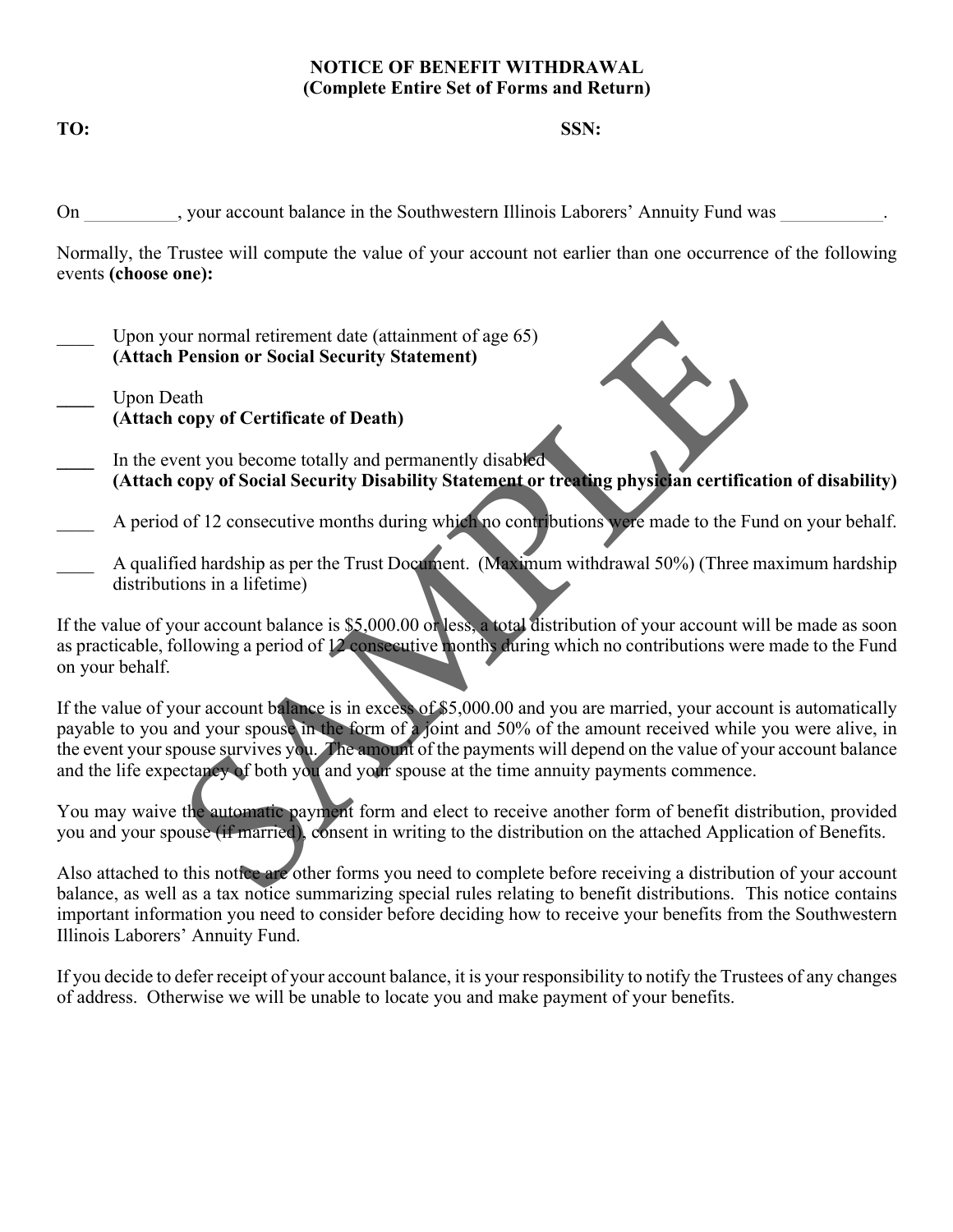## **SOUTHWESTERN ILLINOIS LABORERS' ANNUITY FUND APPLICATION FOR BENEFITS**

I hereby request payment of my benefits as follows: (**PLEASE PRINT OR TYPE)** 

| Date of Birth:                                                                                                                                               |
|--------------------------------------------------------------------------------------------------------------------------------------------------------------|
| <b>Date:</b>                                                                                                                                                 |
| 2. PAYMENT FORM: (CHOOSE ONE)                                                                                                                                |
| ) Lump Sum paid directly to me.                                                                                                                              |
| ALL TRANSFERS MUST BE ACCOMPANIED BY A "REQUEST FOR A DIRECT                                                                                                 |
| ROLLOVER" FROM THE FINANCIAL INSTITUTION WHICH IS TO RECEIVE THE                                                                                             |
| FUNDS AT THE TIME OF WITHDRAWAL.                                                                                                                             |
| () Single payment of \$<br>(rolled over) according to my instructions set forth below.                                                                       |
| ) Direct transfer (Roll-Over) of my entire distribution as follows:                                                                                          |
| ) I choose to have v of my benefit distribution or \$ directly<br>transferred (rolled over) to:<br>$\bigcirc$ My IRA<br>) Another Employer's Retirement Plan |
|                                                                                                                                                              |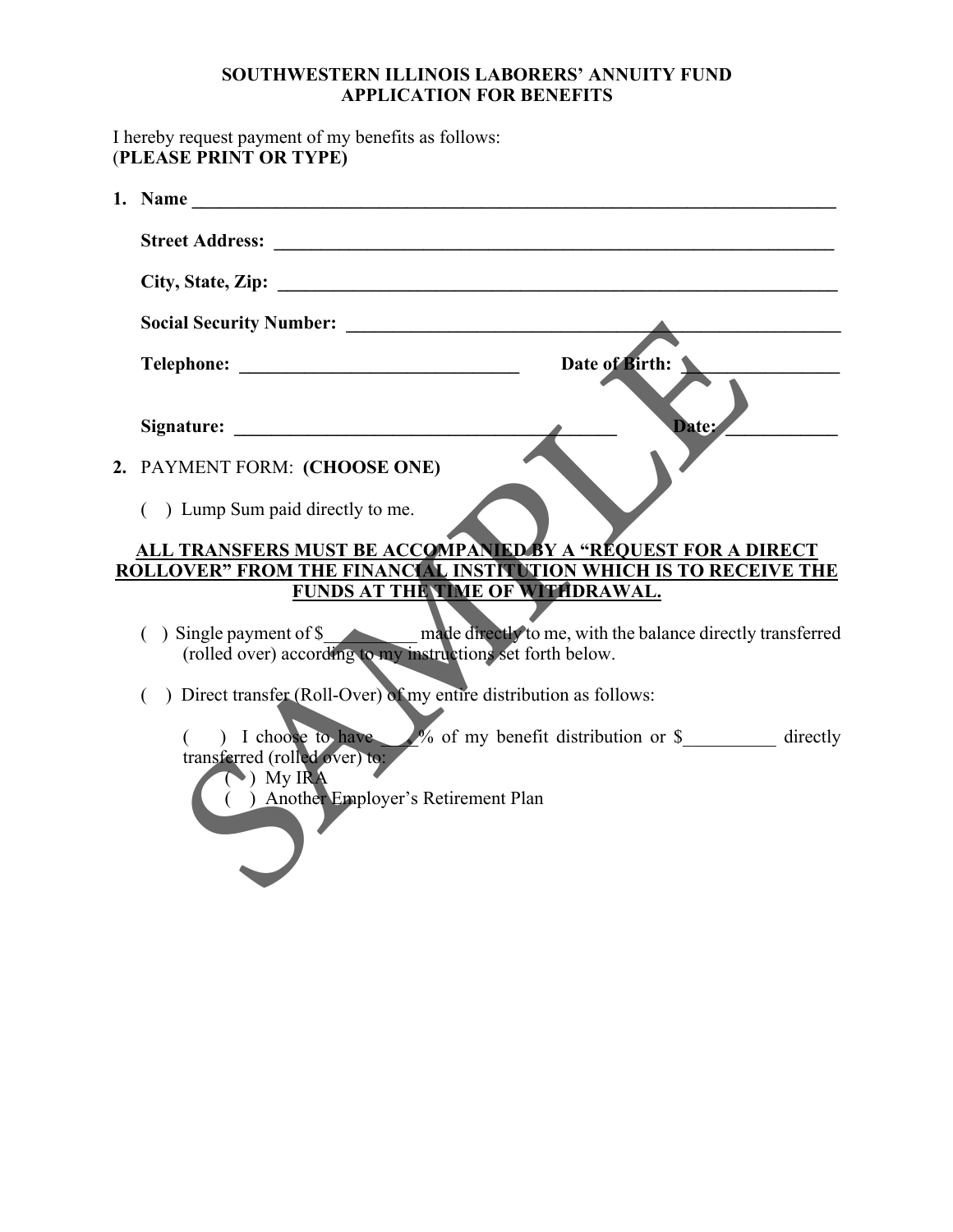### **CONSENT TO BENEFIT DISTRIBUTION PARTICIPANT'S CONSENT**

As a participant in Southwestern Illinois Laborers' Annuity Fund, I hereby acknowledge that I have been informed by the Plan Administrator that my benefits under the Plan will be paid to me in the form of a joint and 50% survivor annuity (if married) or a like annuity (if married) and that I have the right to waive that form of payment, provided that my spouse (if married) consents in writing to the waiver, that I understand the terms of the annuity form of payment and the financial affect before benefit payments begin.

Therefore, I hereby elect to waive the annuity form payment and have my benefits distributed in the alternative payment method I select on the Application for Benefits.

| <b>EXECUTED THIS:</b>                                                                                                                                                                                | <b>DAY OF</b>                                             | .20                    |  |
|------------------------------------------------------------------------------------------------------------------------------------------------------------------------------------------------------|-----------------------------------------------------------|------------------------|--|
|                                                                                                                                                                                                      |                                                           |                        |  |
|                                                                                                                                                                                                      |                                                           |                        |  |
|                                                                                                                                                                                                      |                                                           | (PARTICIPANT)          |  |
|                                                                                                                                                                                                      | <b>SPOUSE'S CONSENT</b>                                   |                        |  |
|                                                                                                                                                                                                      |                                                           |                        |  |
| I hereby consent to the foregoing election by my spouse, to have benefits under Southwestern                                                                                                         |                                                           |                        |  |
| Illinois Laborers' Annuity Fund paid in the form specified therein rather than in the form of a joint                                                                                                |                                                           |                        |  |
| and 50% survivor annuity. Further, I hereby acknowledge that I understand (1) that the effect of<br>my consent may be to forfeit benefits I would be entitled to receive upon my spouse's death; (2) |                                                           |                        |  |
| that my spouse's waiver is not valid unless $\Gamma$ consent to it, (3) that my consent is irrevocable unless                                                                                        |                                                           |                        |  |
| my spouse revokes the waiver.                                                                                                                                                                        |                                                           |                        |  |
| <b>EXECUTED THIS:</b>                                                                                                                                                                                | DAY OF                                                    | , 20                   |  |
|                                                                                                                                                                                                      |                                                           |                        |  |
|                                                                                                                                                                                                      |                                                           |                        |  |
|                                                                                                                                                                                                      |                                                           | (PARTICIPANT'S SPOUSE) |  |
|                                                                                                                                                                                                      |                                                           |                        |  |
| () I AM AN UNMARRIED PARTICIPANT AND THE ABOVE PROVISIONS DO NOT                                                                                                                                     |                                                           |                        |  |
| <b>APPLY.</b>                                                                                                                                                                                        |                                                           |                        |  |
|                                                                                                                                                                                                      |                                                           |                        |  |
| <b>PARTICIPANT</b>                                                                                                                                                                                   | MUST SIGN AND RETURN THIS FORM, WITH APPLICABLE           |                        |  |
| SUPPORTING DOCUMENTATION, IN ALL CASES.                                                                                                                                                              |                                                           |                        |  |
|                                                                                                                                                                                                      |                                                           |                        |  |
|                                                                                                                                                                                                      |                                                           |                        |  |
|                                                                                                                                                                                                      | **********MUST BE NOTARIZED FOR ALL WITHDRAWALS********** |                        |  |
|                                                                                                                                                                                                      |                                                           |                        |  |

**\_\_\_\_\_\_\_\_\_\_\_\_\_\_\_\_\_\_\_\_\_\_\_\_\_\_\_\_\_\_\_\_\_**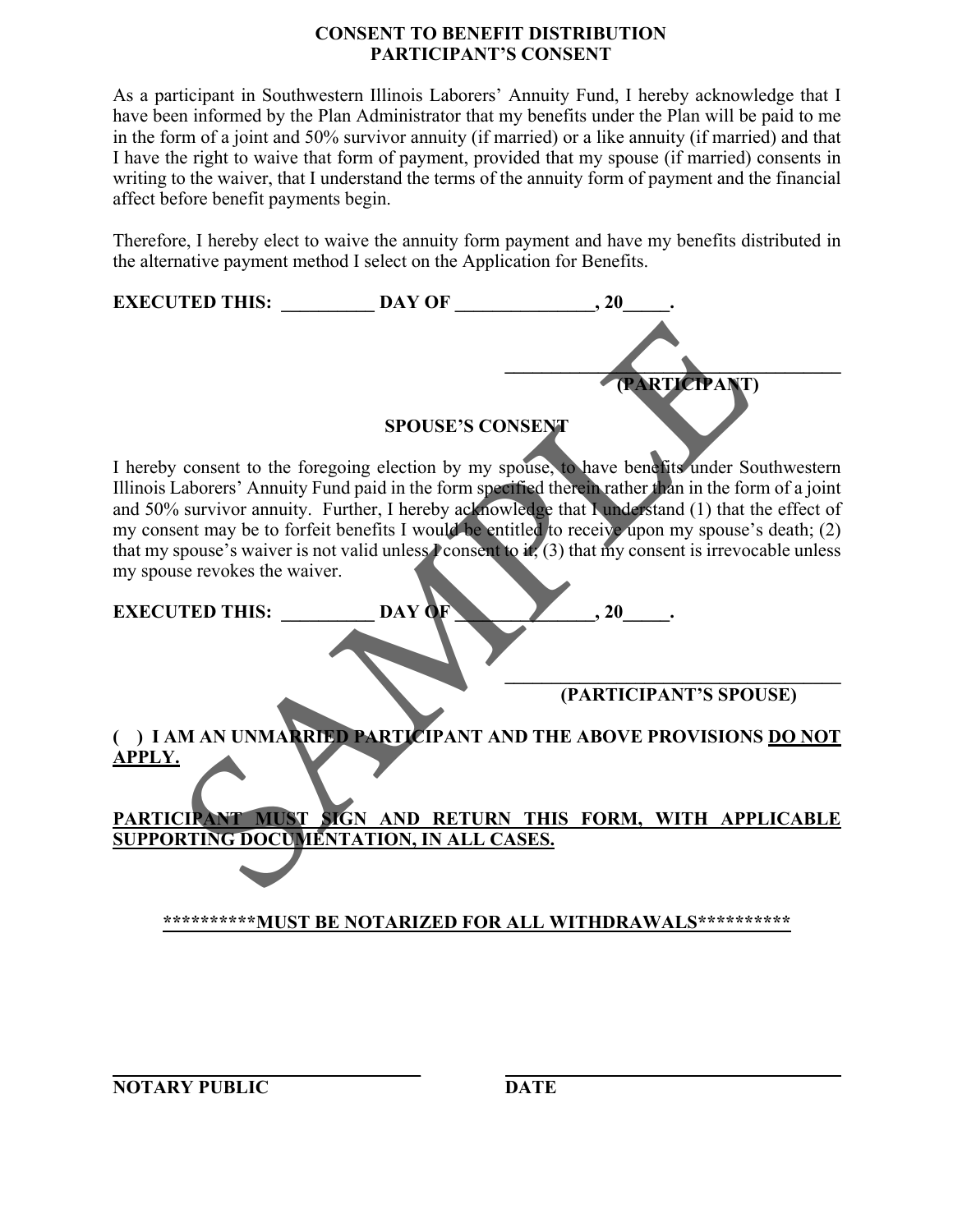#### **NOTICE OF TAX WITHHOLDING OF DISTRIBUTIONS**

The benefits distribution(s) you receive from the Southwestern Illinois Laborers' Annuity Fund are subject to Federal Income Tax withholding. Withholding will only apply to the portion of your distribution that is subject to Federal Income Tax.

Generally, all distributions are subject to a mandatory 20% Federal Income Tax withholding. The exception applies to your distribution, mandatory withholding does not apply.

If you are directly rolling over (transferring) your entire taxable benefit into another retirement plan or an IRA do not complete the attached tax withholding election form. Also, do not complete tax withholding election form if your entire distribution is non-taxable money, such as after-tax contributions you made to the Plan.

# **DISTRIBUTIONS EXEMPT FROM MANDATORY 20% FEDERAL TAX WITHHOLDING**

(1) Periodic Payments Periodic payments made over:

- a) Your life expectancy, or the joint life expectancy of you and your designated beneficiary, or;
- b) A period of ten years or more.
- (2) Required Minimum Distributions. Payments made on the account of your reaching age 70  $\frac{1}{2}$ are not subject to the mandatory withholding.

Unless your taxable benefit distributions meet one of these two categories it is subject to a mandatory 20% Federal Tax withholding, although you may elect to have more than 20% withheld, if you wish. If the taxable distribution is less than \$200.00, no withholding is required. If your distribution meets one of these two categories, you may elect not to have withholdings apply. If you elect not to have enough Federal Income Tax withheld from your distribution, you may be responsible for payment of estimated tax. You may incur penalties under the estimated tax rules if your withholding and estimated tax payments are not sufficient. DISTRIBUTIONS EXEMPT FROM MANDATORY 20% FEDERAL TWITHHOLDING<br>
Solic Payments Periodic payments made over<br>
(a) Your life expectancy, or the joint life expectancy of you and your<br>
beneficiary, or;<br>
(a) A period of ten years

If you do not return the attached withholding election, Federal Income Tax will be withheld from the taxable portion of your benefit payments at a rate of 20%, unless your benefit payments satisfy the requirements stated in  $(1)$  or  $(2)$  above.